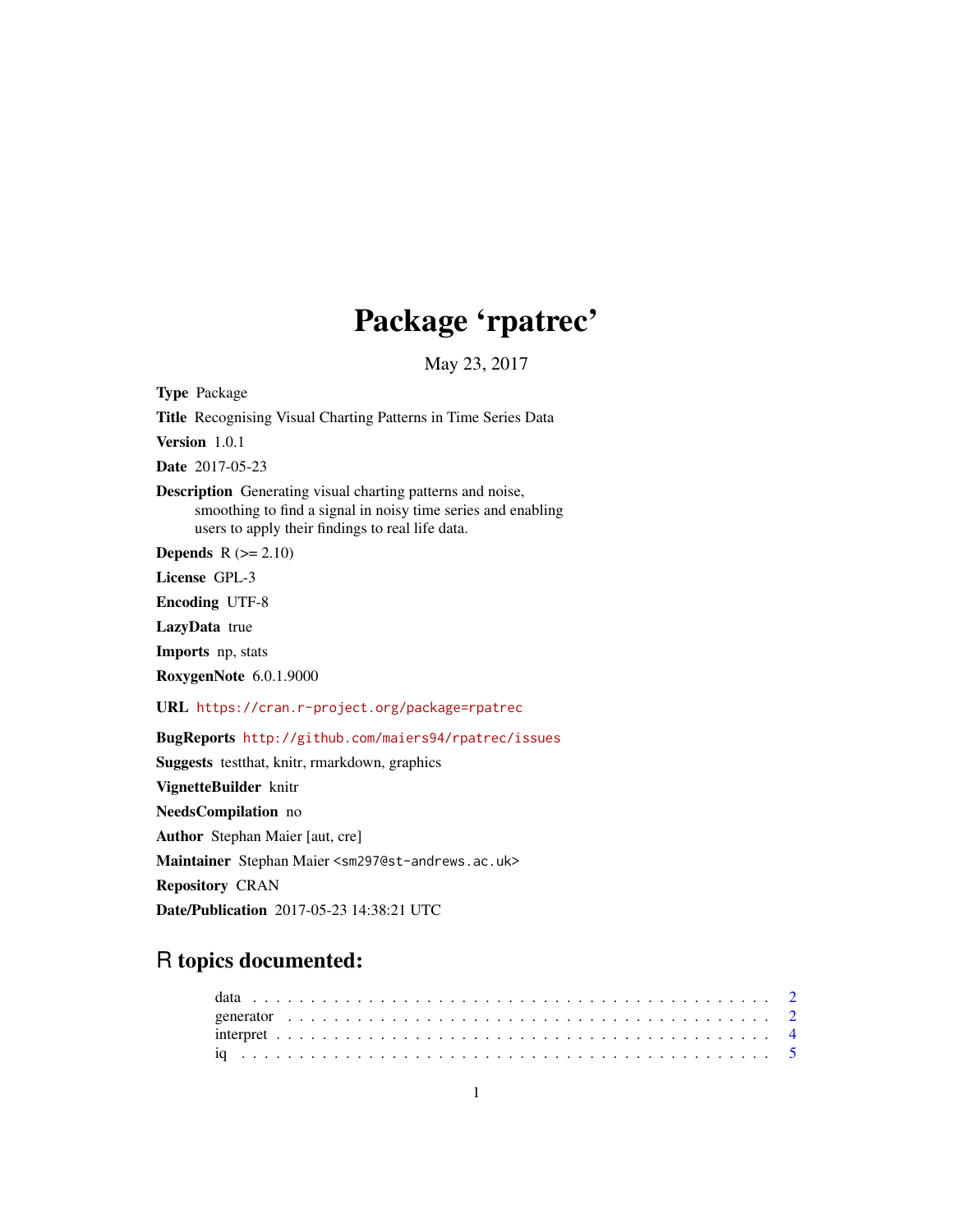#### <span id="page-1-0"></span>2 generator and the set of the set of the set of the set of the set of the set of the set of the set of the set of the set of the set of the set of the set of the set of the set of the set of the set of the set of the set

| Index |  |  |  |  |  |  |  |  |  |  |  |  |  |  |  |  |  |  |  | 15 |
|-------|--|--|--|--|--|--|--|--|--|--|--|--|--|--|--|--|--|--|--|----|
|       |  |  |  |  |  |  |  |  |  |  |  |  |  |  |  |  |  |  |  |    |
|       |  |  |  |  |  |  |  |  |  |  |  |  |  |  |  |  |  |  |  |    |
|       |  |  |  |  |  |  |  |  |  |  |  |  |  |  |  |  |  |  |  |    |
|       |  |  |  |  |  |  |  |  |  |  |  |  |  |  |  |  |  |  |  |    |
|       |  |  |  |  |  |  |  |  |  |  |  |  |  |  |  |  |  |  |  |    |
|       |  |  |  |  |  |  |  |  |  |  |  |  |  |  |  |  |  |  |  |    |
|       |  |  |  |  |  |  |  |  |  |  |  |  |  |  |  |  |  |  |  |    |
|       |  |  |  |  |  |  |  |  |  |  |  |  |  |  |  |  |  |  |  |    |
|       |  |  |  |  |  |  |  |  |  |  |  |  |  |  |  |  |  |  |  |    |
|       |  |  |  |  |  |  |  |  |  |  |  |  |  |  |  |  |  |  |  |    |

<span id="page-1-2"></span>

data *Daily Closing Prices of major Stock Market Indices*

# Description

The file stockmarket.RData contains the daily closing prices of the DAX30, Dow Jones Industrials and the Nikkei 225, from January 2000 until December 2016.

# Usage

data

# Format

An object of class data. frame with 4417 rows and 3 columns.

<span id="page-1-1"></span>generator *Generate a time series containing a Visual Charting Pattern.*

#### Description

This function lets you generate any pattern you specify in the parameters. For known definitions, either check the examples or the vignettes. This is mainly used to test either your own or this smoothing and recognition function.

### Usage

```
generator(start = 0, dlength = 100, tot.spread = 100, presig = 0,
 postsig = 0, plength = 0, parts = c(15, 25, 50, 75, 85), sprd = c(50,
  25, 100, 25, 50))
```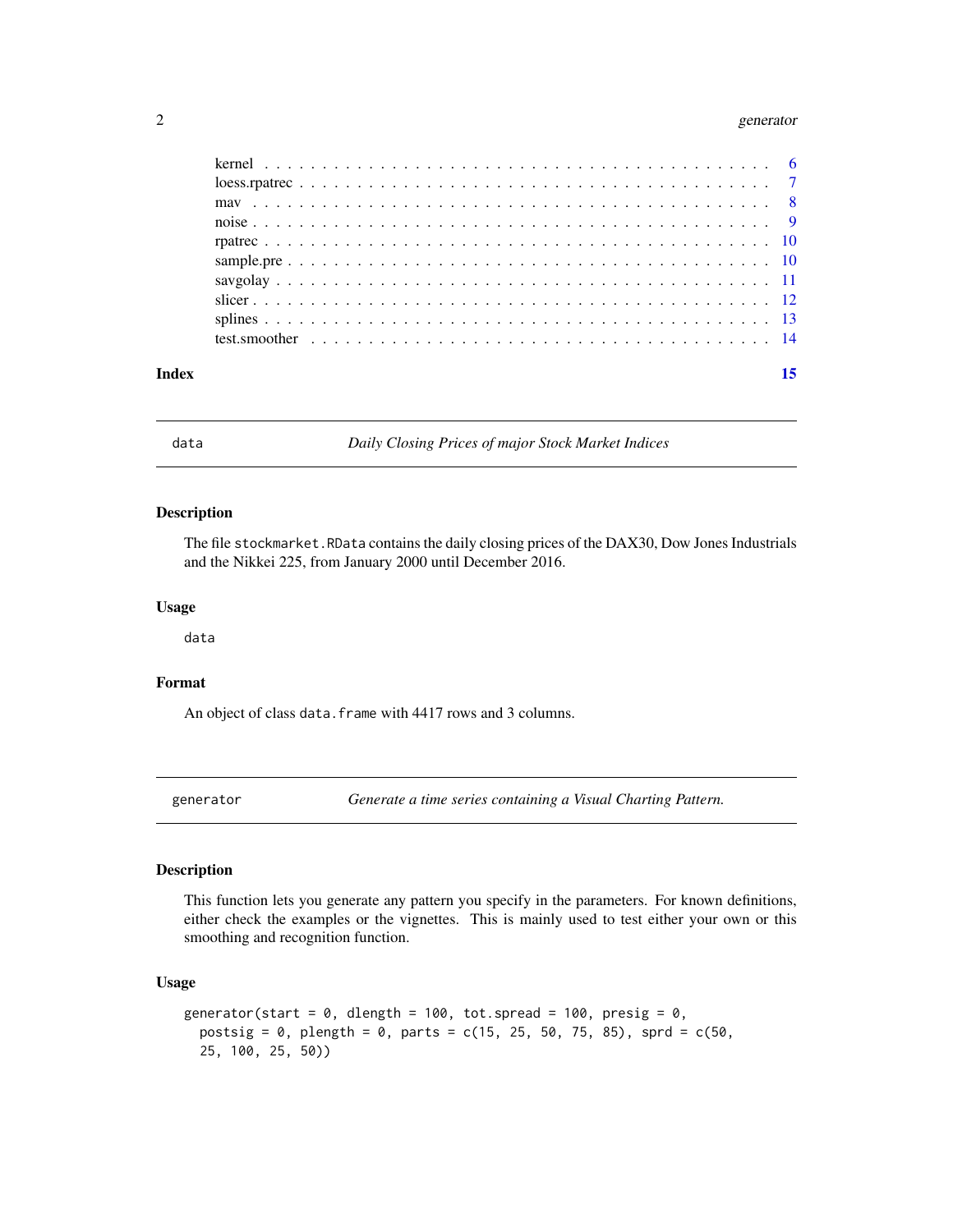#### <span id="page-2-0"></span>generator 3

#### Arguments

| start      | Starting value                                                                                                                                                                                                                            |
|------------|-------------------------------------------------------------------------------------------------------------------------------------------------------------------------------------------------------------------------------------------|
| dlength    | Integer. Length of the signal part of the time series                                                                                                                                                                                     |
| tot.spread | Integer. Difference between the lowest and highest value of the time series                                                                                                                                                               |
| presig     | Integer. Length of the pre-signal part of the time series                                                                                                                                                                                 |
| postsig    | Integer. Length of the post-signal part of the time series                                                                                                                                                                                |
| plength    | No longer needed, kept for compatability. Set to 0.                                                                                                                                                                                       |
| parts      | Vector of Integers. Must be the same length as sprd Defines how far the extrema<br>lie apart from another (in percent) PREVIOUSLY: Vector must contain plength<br>$+ 2$ elements, the first element being 0 and the last 100.             |
| sprd       | Vector of Integers. Must be the same length as parts Defines the value of the<br>extrema in percent of tot. spread in relation to start. PREVIOUSLY: Vector<br>must contain plength $+2$ elements, the first and last elemnt should be 0. |

## Details

For an overview of the package capabilities, click here [rpatrec](#page-9-1)

# Value

Time series with (optional) pre- or post signal, and the specified pattern.

# Examples

```
## Not run:
#create a standard HS pattern:
generator()
#
#create a shifted head and shoulders pattern
generator(sprd = c(20,10,90,40,60))
#
#create a Double Tops pattern
generator(plength=3,parts=c(25,50,75),sprd=c(80,40,80))
#
#create a Rectangle Tops pattern
generator(plength=5,parts=c(20,40,50,60,80),sprd=c(80,40,80,40,80))
#
#create a single peak, 10 data points, max is approximately 10
generator(0,10,10,0,0,0,50,100)
```
## End(Not run)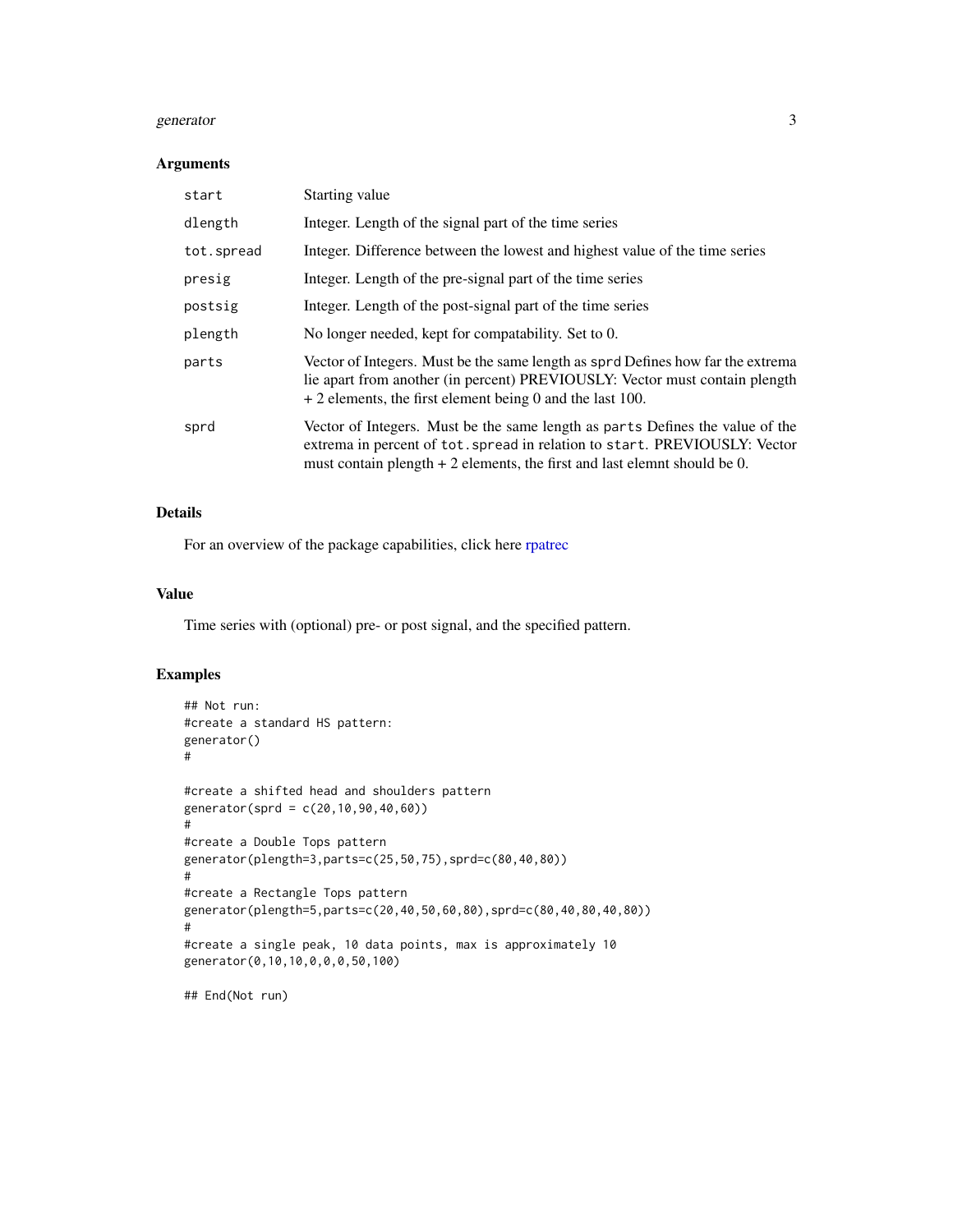Use this function to either check for the inbuilt financial markets pattern or to use your own recognition function as described in the readme.

# Usage

interpret(window, useriq = FALSE, ...)

#### Arguments

| window | Time Series Data                                                                                                                                                                  |
|--------|-----------------------------------------------------------------------------------------------------------------------------------------------------------------------------------|
| userig | User-built recognition function. Set to FALSE if using inbuilt recognition capa-<br>bilities. Refer to the readme or the report on how to build your own recognition<br>function. |
| .      | Parameters passed on to either the inbuilt or external recognition function. Check<br>iq for the parameters of the internal function.                                             |

#### Details

For an overview of the package capabilities, click here [rpatrec.](#page-9-1)

#### Value

A list containing the following:

- 'EXT' All extrema found in the sample, 0 for minima and 1 for maxima
- 'EXP' Value of these extrema (y-coordinate)
- 'EXP' Position of these extrema (x-coordinate)
- Recognition Output A list containing the extrema that form part of the pattern labelled by either the custom or [iq](#page-4-1) function.
	- 'HSP' Can be either:
		- \* 'HS' (Head and Shoulders)
		- \* 'InvHS' (Inverse Head and Shoulders)
	- 'BTPorTTP' Can be either:
		- \* 'BTOP' (Broadening Top)
		- \* 'BBOT' (Broadening Bottom)
		- \* 'TTOP' (Triangle Top)
		- \* 'TBOT' (Triangle Bottom)
	- 'RTP' Can be either:
		- \* 'RTOP' (Rectangle Top)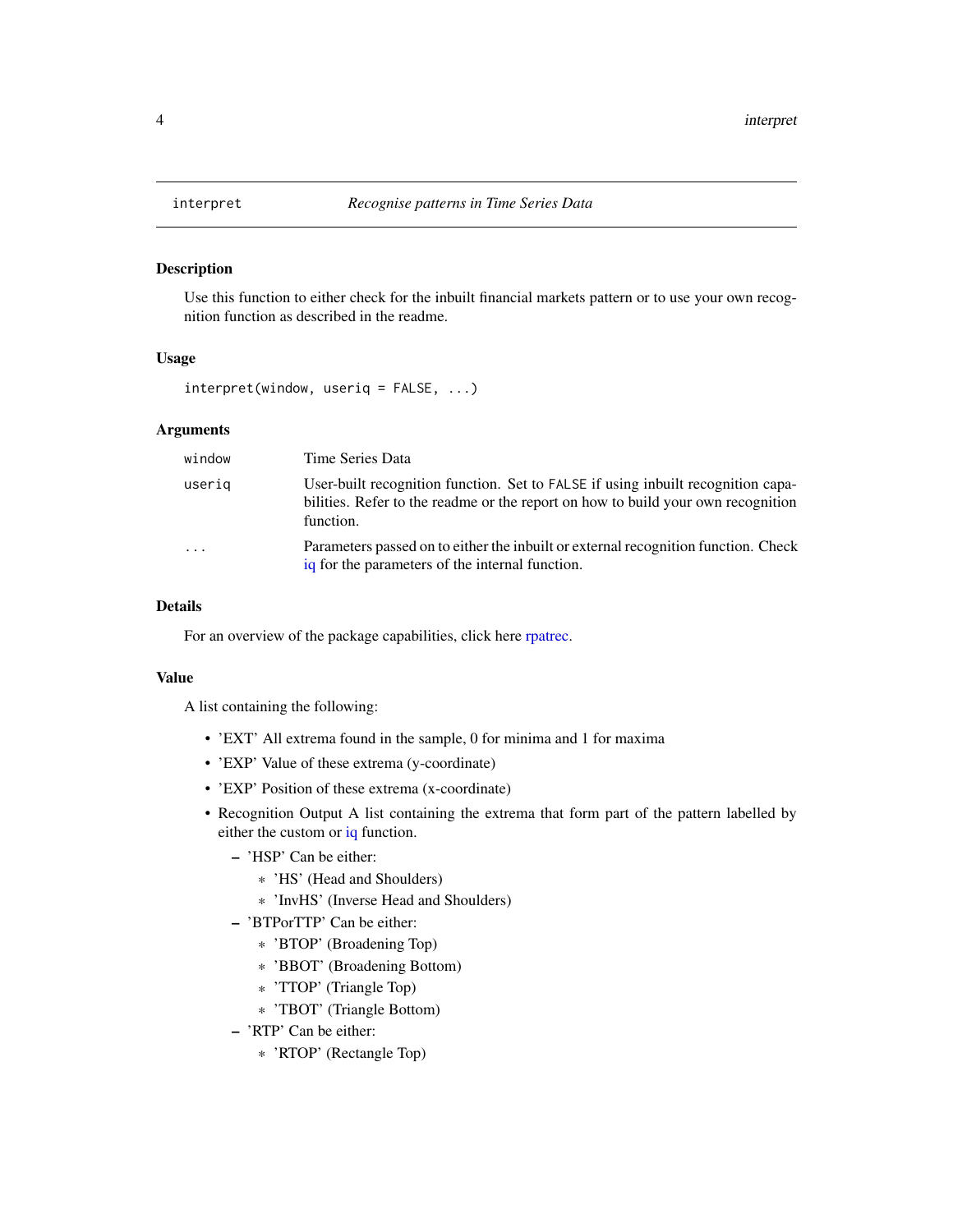- \* 'RBOT' (Rectangle Bottom)
- <span id="page-4-0"></span>– 'DTP' Can be either:
	- \* 'DTOP' (Double Top)
	- \* 'DBOT' (Double Bottom)
- 'RESULT' TRUE if any pattern is found, FALSE otherwise

# Examples

```
## Not run:
#Generate HS patterns
a <- generator()
#switch off recognition for all patterns other than HS
interpret(window = a, useriq=FALSE, hsiq=TRUE, btpiq=FALSE, rtpiq=FALSE, dtpiq=FALSE)
```

```
## End(Not run)
```
<span id="page-4-1"></span>iq *Inbuilt Recoqnition for 10 different financial markets patterns*

# Description

Do not call individually. Switch recognition on/off for certain patterns, use the arguments in the [interpret](#page-3-1) or [slicer](#page-11-1) function.

#### Usage

```
iq(ext, exvals, expos, hsiq = TRUE, btpiq = TRUE, rtpiq = TRUE,
 dtpiq = TRUE)
```
### Arguments

| ext    | Extrema                                                                |
|--------|------------------------------------------------------------------------|
| exvals | Values of the extrema                                                  |
| expos  | Position of the extrema                                                |
| hsiq   | Logical. Recognise (inverse) Head and Shoulders pattern                |
| btpiq  | Logical. Recognise Triangle and/or Broadening tops and bottoms pattern |
| rtpiq  | Logical. Recognise Rectangle tops and bottoms pattern                  |
| dtpiq  | Logical. Recognise Double tops and bottoms pattern                     |

#### Details

For an overview of the package capabilities, click here [rpatrec.](#page-9-1)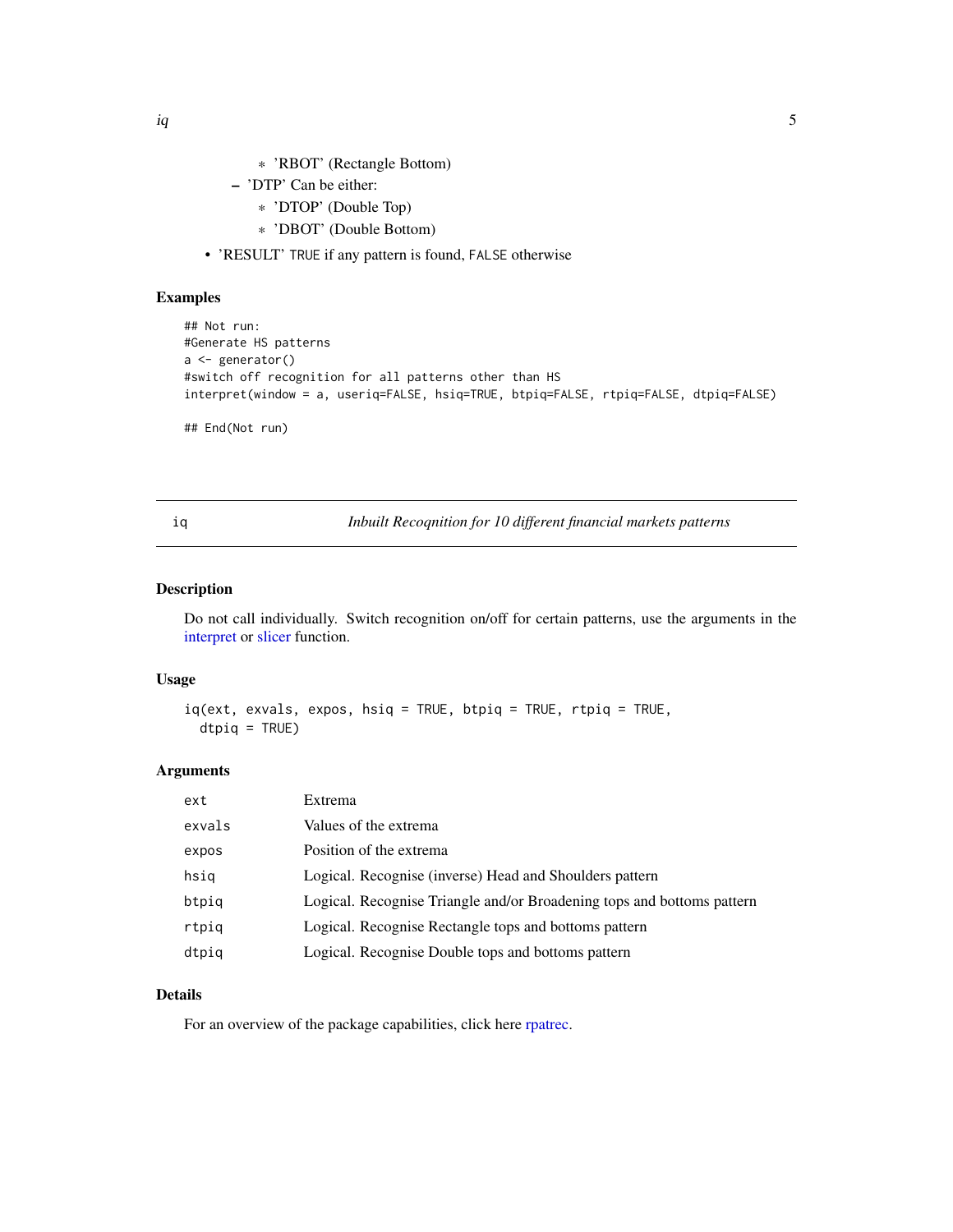<span id="page-5-1"></span><span id="page-5-0"></span>

Perform kernel regression in line with Lo et al. (2000). Either specify a bandwidth or let it be determined automatically.

#### Usage

kernel(input, bandwidth = "auto")

# Arguments

| input     | Vector of Time Series Data                                                         |
|-----------|------------------------------------------------------------------------------------|
| bandwidth | <b>numerical</b> Choice of Bandwith                                                |
|           | 'auto' Choose bandwith automatically by Cross Validation for the given sam-<br>ple |

# Details

For an overview of the package capabilities, click here [rpatrec.](#page-9-1)

# Value

Vector containing smoothed time series data, prints the bandwidth used.

#### Examples

```
## Not run:
#create a standard HS pattern:
a <- generator()
#add noise to this patterns
b \le -\n  noise(a, 'white', 10)#smooth to regain the signal
c \leftarrow \text{kernel}(b,2)
```
## End(Not run)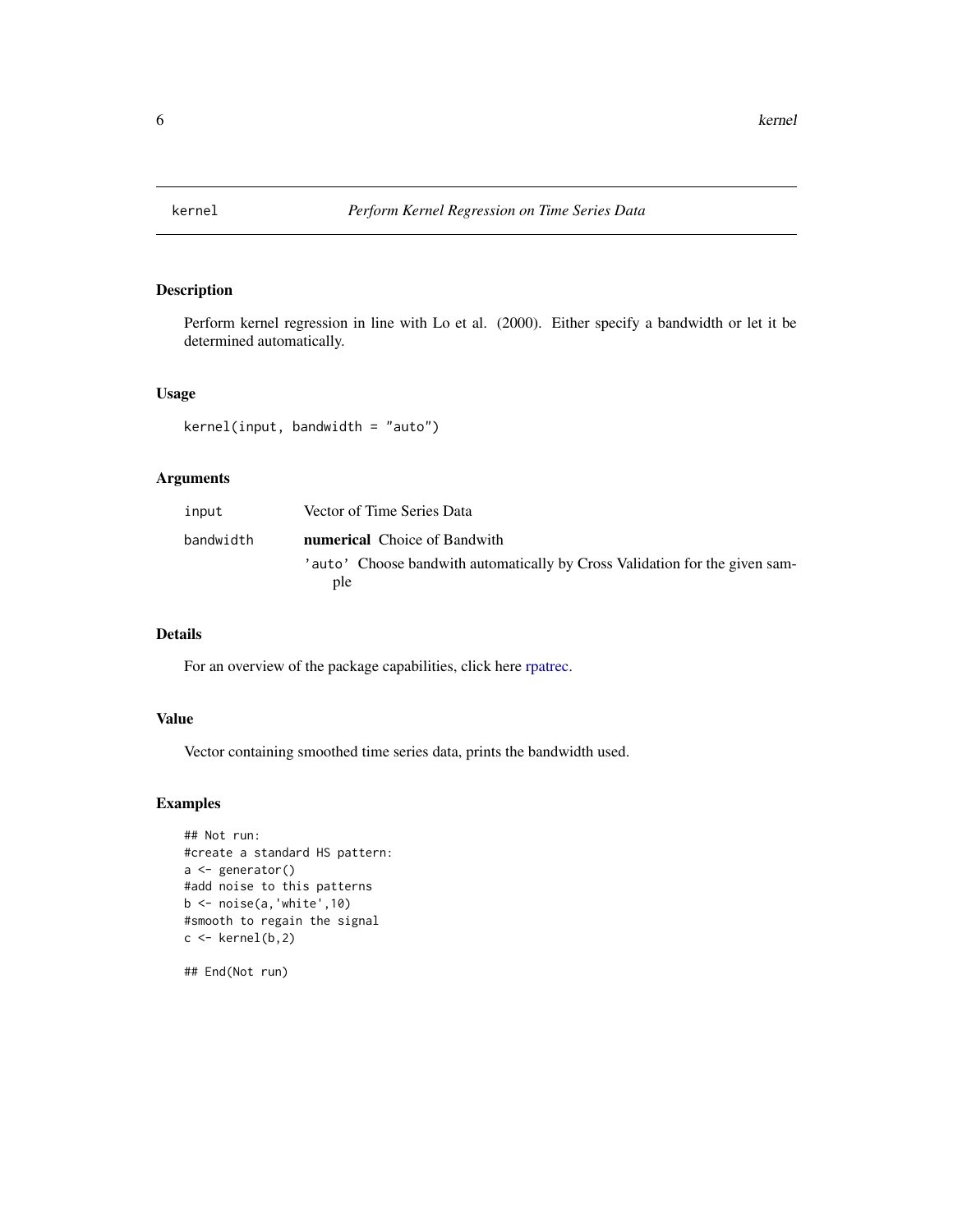<span id="page-6-1"></span><span id="page-6-0"></span>

Use local regression to fit a global non-parametric model to the data. If the span is smaller than 1 the regression is truly local, if it is larger than 1 all data points in the sample are taken into account

#### Usage

```
loess.rpatrec(input, span = 0.75, ...)
```
# Arguments

| input                   | Time series data passed to be smoothed   |
|-------------------------|------------------------------------------|
| span                    | The main smoothing parameter.            |
| $\cdot$ $\cdot$ $\cdot$ | Optional: Other arguments passed to loss |

# Details

For an overview of the package capabilities, click here [rpatrec.](#page-9-1) This function is purely included to provide the standard interface coherent with other smoothers to the user.

#### Value

Smoothed time series data only, no additional output.

```
## Not run:
#create a standard HS pattern:
a <- generator()
#add noise to this patterns
b \leftarrow noise(a,'white',10)#smooth to regain the signal
c <- loess.rpatrec(b)
## End(Not run)
```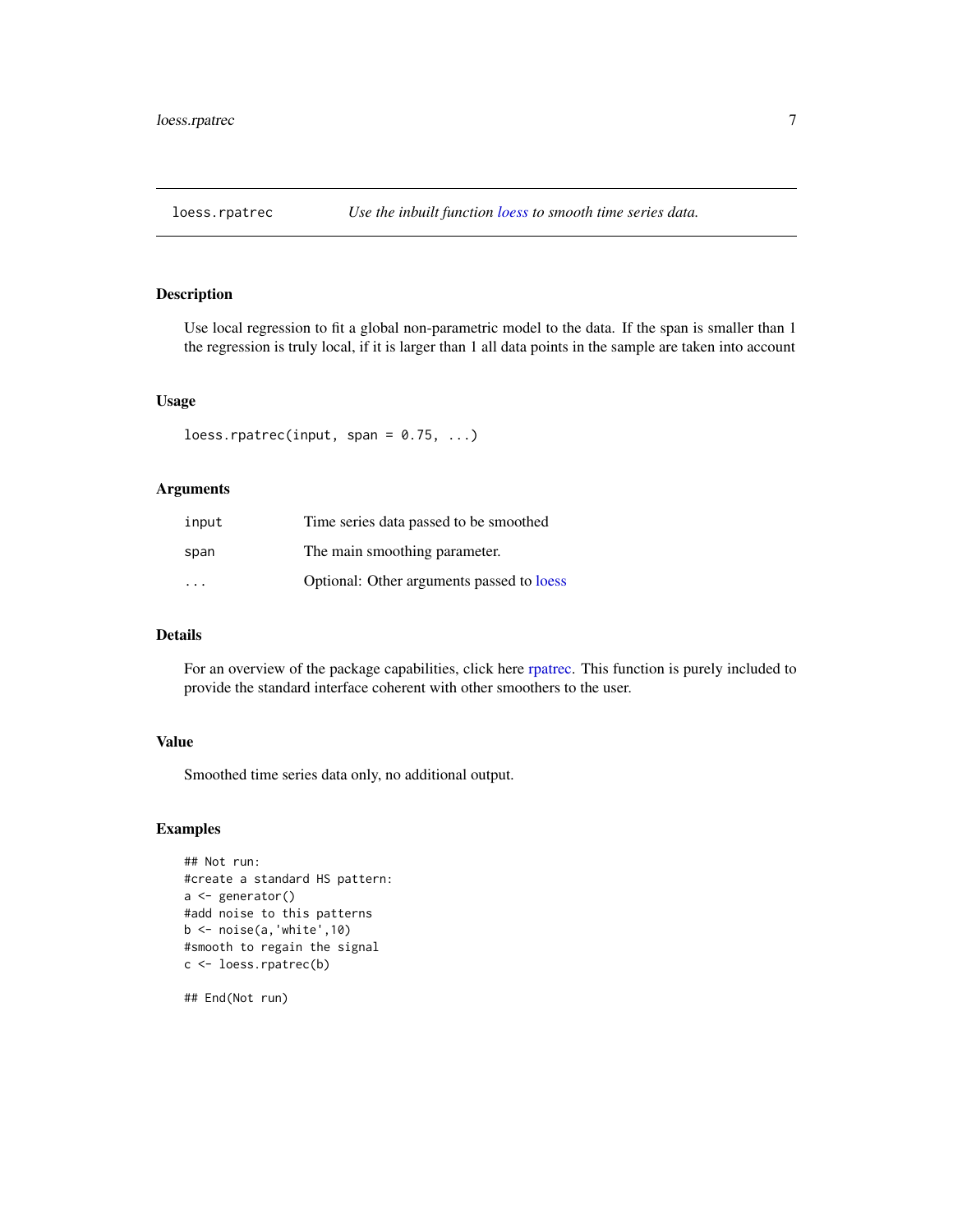<span id="page-7-1"></span><span id="page-7-0"></span>

Use this function to compute any of these three moving average methods. These are the simplest smoothers available in the package so it may be a good idea to start initial testing with this function.

#### Usage

mav(input, len = 10, method)

# Arguments

| input  | Time series data to use for computation                                                                |
|--------|--------------------------------------------------------------------------------------------------------|
| len    | An integer to determine the number of datapoints used for computation                                  |
| method | String. Determines the method of computation. Permissible values are exponential.<br>simple and median |

# Details

For an overview of the package capabilities, click here [rpatrec.](#page-9-1)

#### Value

Vector containing the smoothed time series data of length of input less length of len

#### Examples

```
## Not run:
#create a standard HS pattern:
a <- generator()
#add noise to this patterns
b \le -\n  noise(a, 'white', 10)#smooth to regain the signal
c \leftarrow \text{kernel}(b, 2)## End(Not run)
##simply test the smoother
```
mav(1:10,5,'exponential')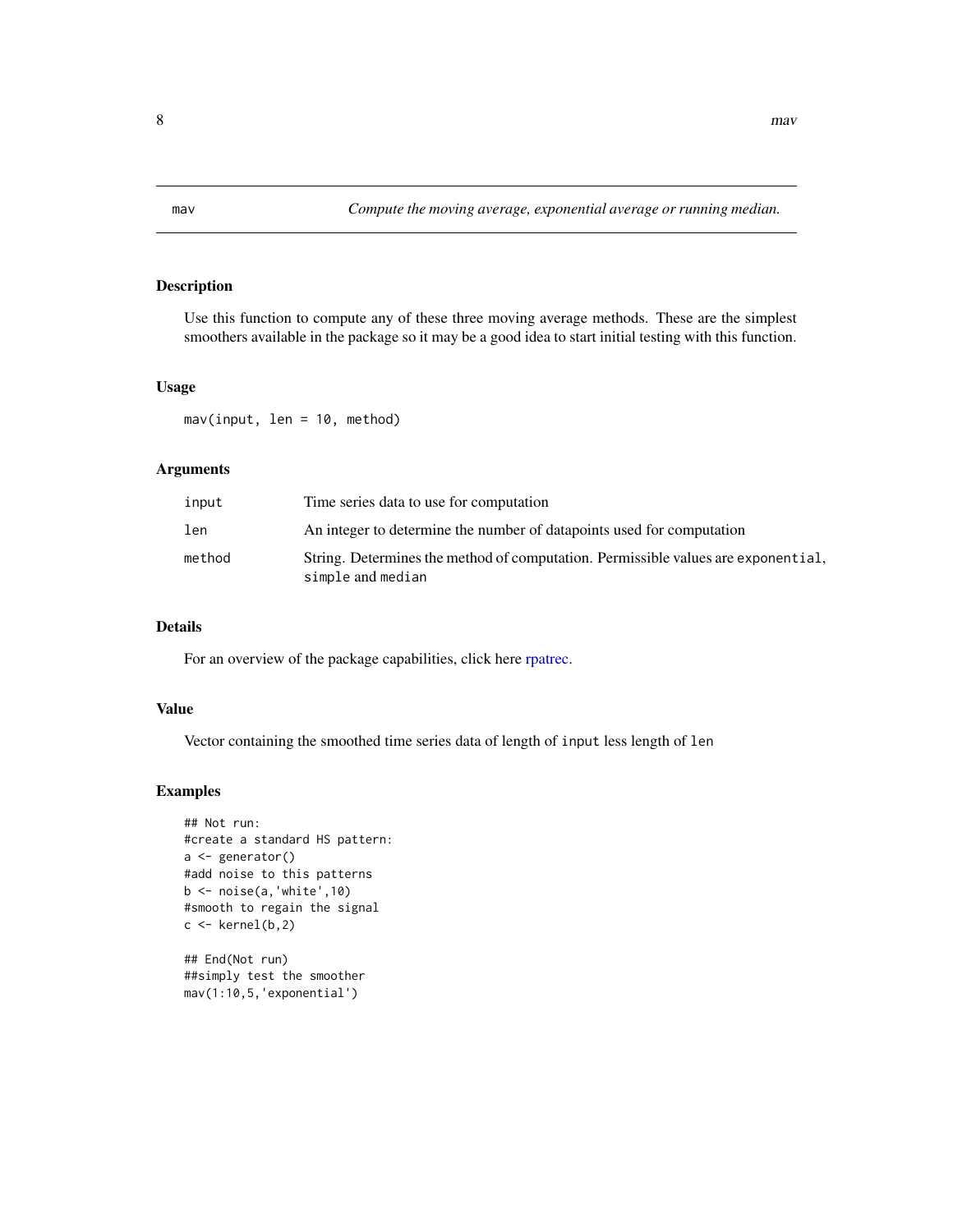<span id="page-8-1"></span><span id="page-8-0"></span>

This function lets you add artificial noise to time series, normally to patterns generated by [generator.](#page-1-1) Use different types and strengths of noise to test smoothers.

#### Usage

noise(input, type, final\_level)

# Arguments

| input       | Time series to which noise will be added                                                                                                                                                             |
|-------------|------------------------------------------------------------------------------------------------------------------------------------------------------------------------------------------------------|
| type        | String. Defines what type of noise to be added. Acceptable values are:                                                                                                                               |
|             | • white - white noise with variance final_level<br>• red - red noise with variance final_level (use with caution)                                                                                    |
| final_level | Number or var. A number sets the standard deviation to a constant value at each<br>point. var sets the standard deviation to increase proportional to the (absolute<br>value of the signal at peaks. |

# Details

For an overview of the package capabilities, click here [rpatrec](#page-9-1)

# Value

Time series with added noise.

```
## Not run:
#Generate a HS patterns
a <- generator()
#now add white noise with a standdard deviation of 10
b <- noise(a,'white',10)
plot(b)
## End(Not run)
```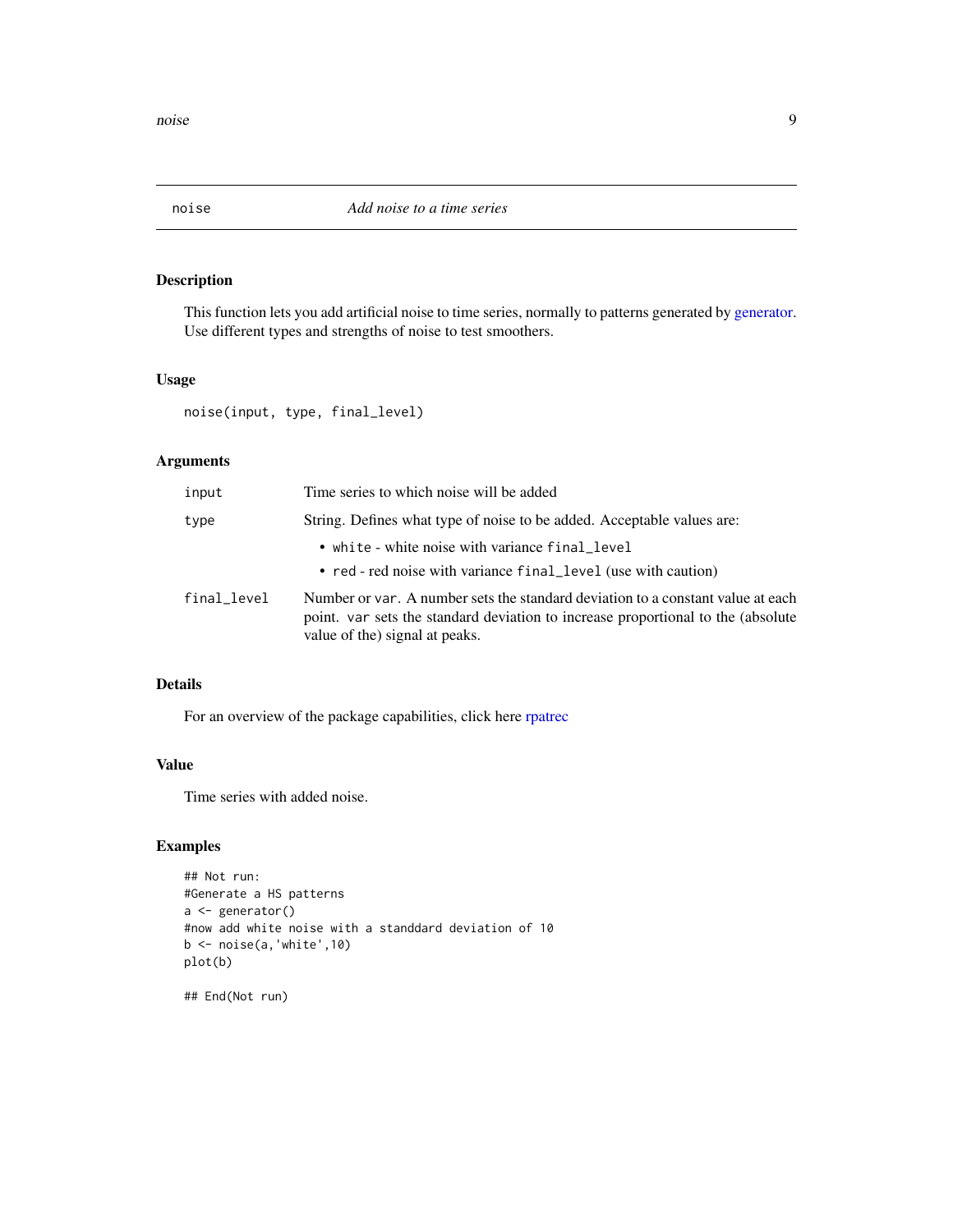<span id="page-9-1"></span><span id="page-9-0"></span>

Generating visual charting patterns and noise, smoothing to find a signal in noisy time series and enabling users to apply their findings to real life data.

#### A - Data generation and Input

- [generator](#page-1-1) Generate your own Patterns
- [noise](#page-8-1) Generate artificial Noise
- [sample.pre](#page-9-2) Prepare real sample data for use with the package

# B - Smoothing and Signal Processing

- [mav](#page-7-1) Moving Average/Median
- [kernel](#page-5-1) Kernel Regression
- [savgolay](#page-10-1) Savitzky-Golay Filter
- [splines](#page-12-1) Smoothing Splines
- [loess.rpatrec](#page-6-1) LOESS

#### C - Recognising Patterns & Testing

- [interpret](#page-3-1) Recognise different Patterns in time series data
- [slicer](#page-11-1) Recognise multiple Patterns in time series data
- [test.smoother](#page-13-1) Test smoothing algorithms with generated data

## Annexe - Data

• [data](#page-1-2) Stock Market Indices - Daily Closing Prices

<span id="page-9-2"></span>sample.pre *Prepare Data for using with the other functions in the package*

# Description

This function removes bank holidays and other days for which only NA or repeated data is available. Designed to work with Datastream data.

#### Usage

sample.pre(input)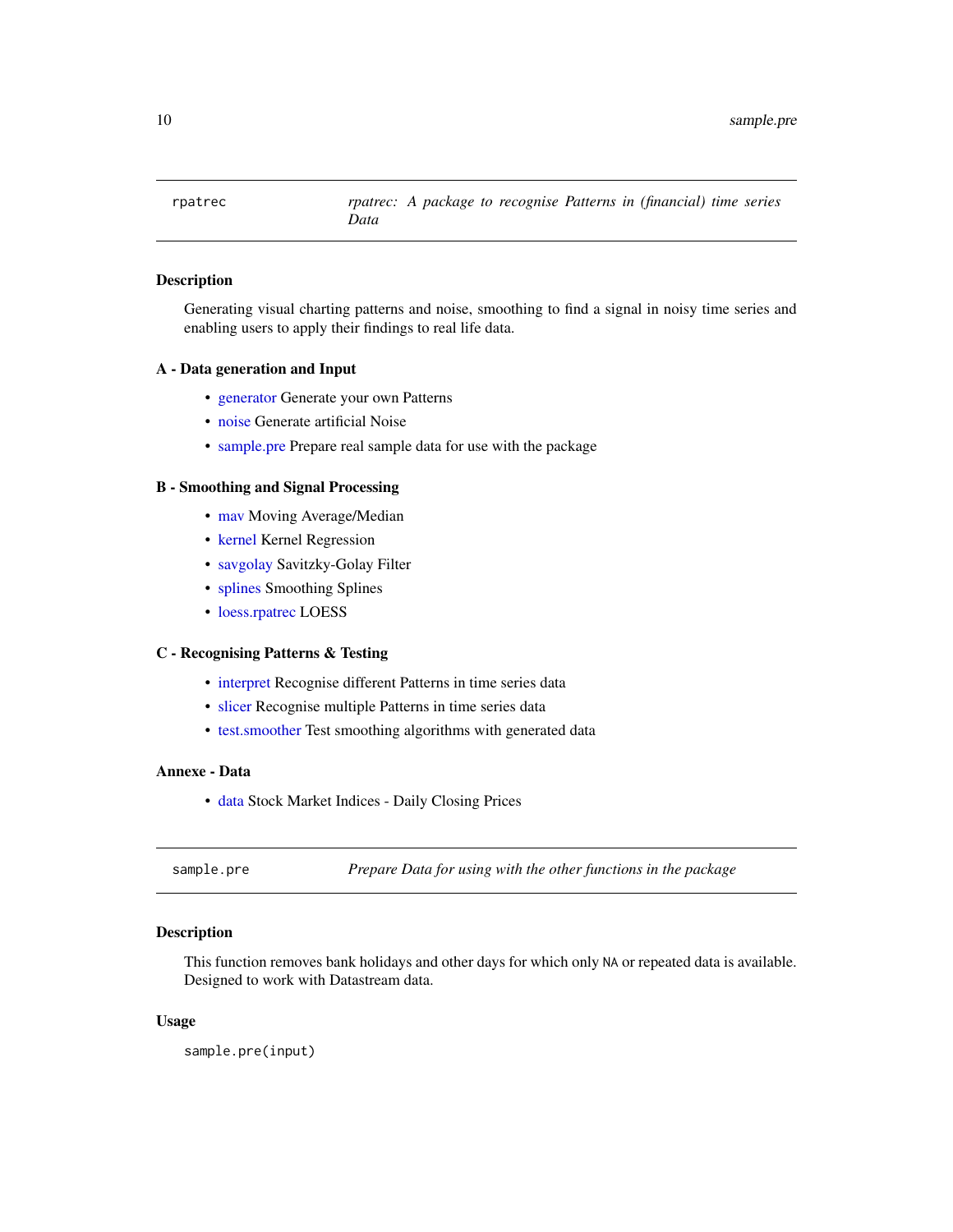#### <span id="page-10-0"></span>savgolay tidak karena karena karena karena karena karena karena karena karena karena karena karena karena kare

#### Arguments

input Vector with time series data

#### Details

For an overview of the package capabilities, click here [rpatrec.](#page-9-1)

#### Value

Returns a vector conataining time series data ready for further use.

<span id="page-10-1"></span>savgolay *Perform Savitzgy-Golay smoothing on Time Series Data*

# Description

Use this function to smooth your time series data using local polynomial regression, as first pouplarised by Savitzky and Golay (1964).

#### Usage

savgolay(input, width =  $4$ , degree =  $2$ )

#### Arguments

| input  | Input Vector with Time Series Data               |
|--------|--------------------------------------------------|
| width  | Width of the filter (to each side of the centre) |
| degree | Highest degree polynomial                        |

# Details

For an overview of the package capabilities, click here [rpatrec.](#page-9-1) See the report for detailed references

#### Value

Vector containing smoothed time series data.

```
savgolay(input=c(1,6,2,46,23,1,2,13,23,35,23,-2,3,23))
## Not run:
#create a standard HS pattern:
a <- generator()
#add noise to this patterns
b \le -\n  noise(a, 'white', 10)#smooth to regain the signal
c \leftarrow savgolay(b, 8, 2)
```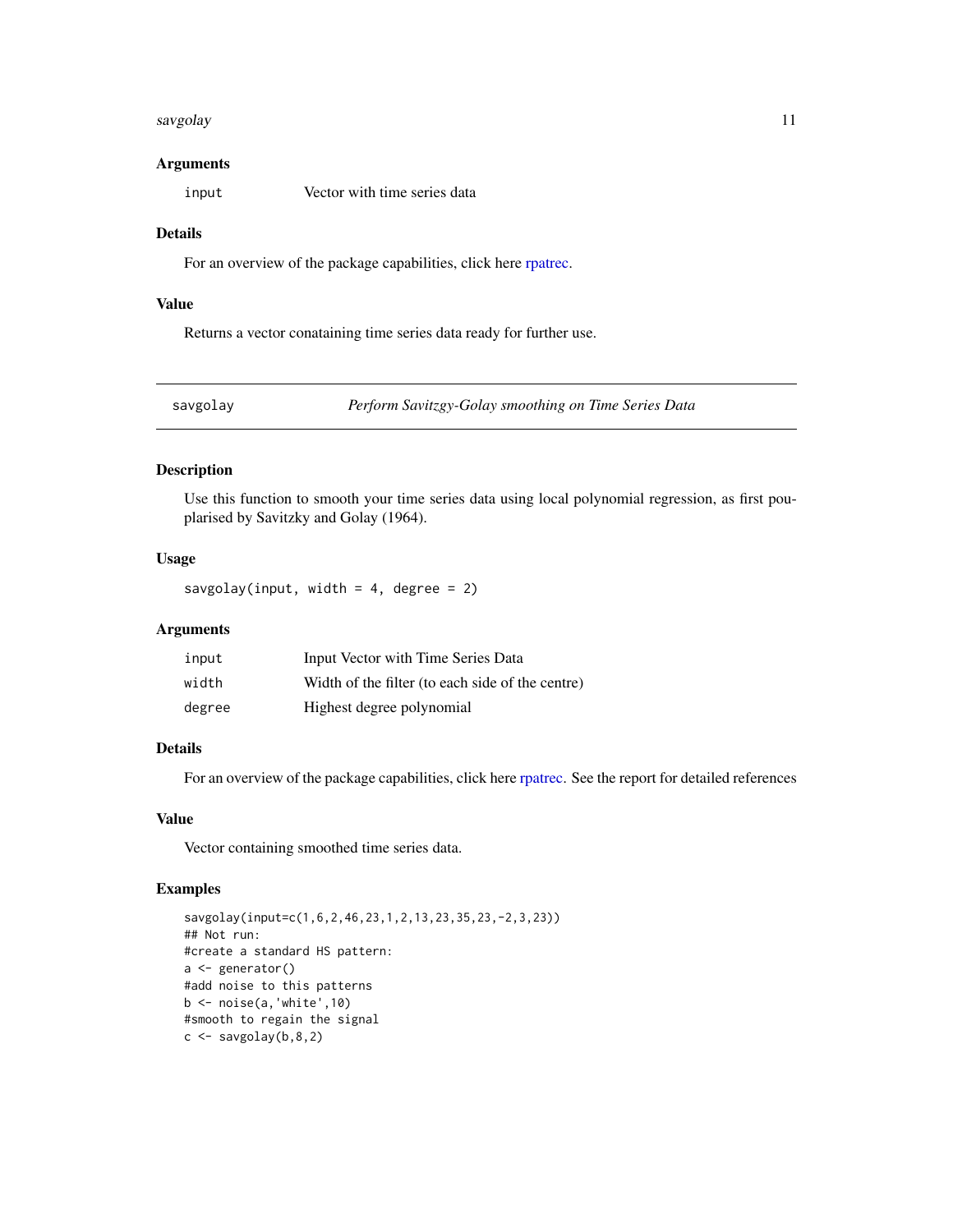<span id="page-11-0"></span>## End(Not run)

# <span id="page-11-1"></span>slicer *Recognise Multiple Patterns in a sinlge time series*

# Description

Break time series data into smaller 'windows' and pass them to the [interpret](#page-3-1) function. The results are summarised in the output. For details, run [interpret](#page-3-1) on specific windows only.

#### Usage

slicer(data, length, step = 1, useriq =  $FALSE$ , ...)

#### Arguments

| data   | Time series Data                                                                                                                                                                 |
|--------|----------------------------------------------------------------------------------------------------------------------------------------------------------------------------------|
| length | Length of the 'windows'                                                                                                                                                          |
| step   | Number of Data Points between windows                                                                                                                                            |
| useriq | User-built recognition function. Set to FALSE if using inbuilt recognition capa-<br>bilities. Refer to the readme or the report on how to build your own recognition<br>function |
| .      | Parameters passed on to either the inbuilt or external recognition function. Check<br>iq for the parameters.                                                                     |

#### Details

For an overview of the package capabilities, click here [rpatrec](#page-9-1)

# Value

A list containing:

- A vector for every window analysed showing 0 if no pattern and 1 if at least 1 pattern has been found.
- A vector with the starting index of those windows where a pattern has been found.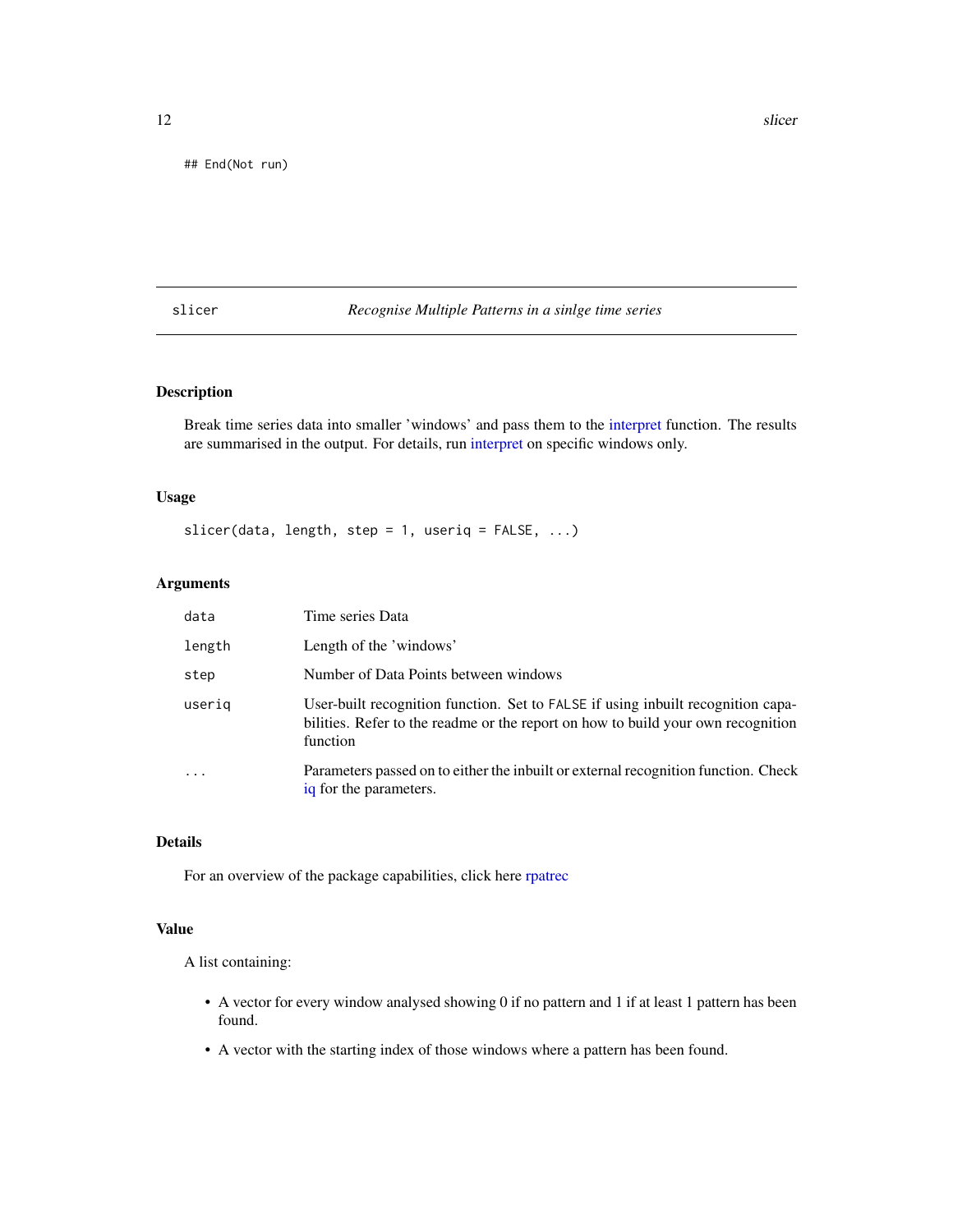#### <span id="page-12-0"></span>splines and the splines of the splines of the splines of the splines of the splines of the splines of the splines of the splines of the splines of the splines of the splines of the splines of the splines of the splines of

#### Examples

```
## Not run:
#Generate 2 HS patterns
a <- c(generator(),generator())
#recognise both HS patterns
#set window size to 100, step size to 100
#switch off recognition for all patterns other than HS
slicer(data = a, length = 100, step = 100, hsiq=TRUE, btpiq=FALSE, rtpiq=FALSE, dtpiq=FALSE)
## End(Not run)
```
<span id="page-12-1"></span>splines *Use the inbuilt function [smooth.spline](#page-0-0) to smooth time series data*

#### Description

This function provides smoothing capabilities using the cubic B-spline

#### Usage

splines(input, spar =  $0.5, ...$ )

# Arguments

| input                   | Time series data passed to be smoothed                                                  |
|-------------------------|-----------------------------------------------------------------------------------------|
| spar                    | Smoothing Parameter, value should be between 0 and 1. NULL for automatic<br>computation |
| $\cdot$ $\cdot$ $\cdot$ | Optional: Other arguments passed to smooth spline                                       |

# Details

For an overview of the package capabilities, click here [rpatrec.](#page-9-1) This function is purely included to provide the standard interface coherent with other smoothers to the user.

# Value

Smoothed time series data only, no additional output.

```
## Not run:
#create a standard HS pattern:
a <- generator()
#add noise to this patterns
b \le -\nnoise(a, 'white', 10)#smooth to regain the signal
c <- splines(b)
```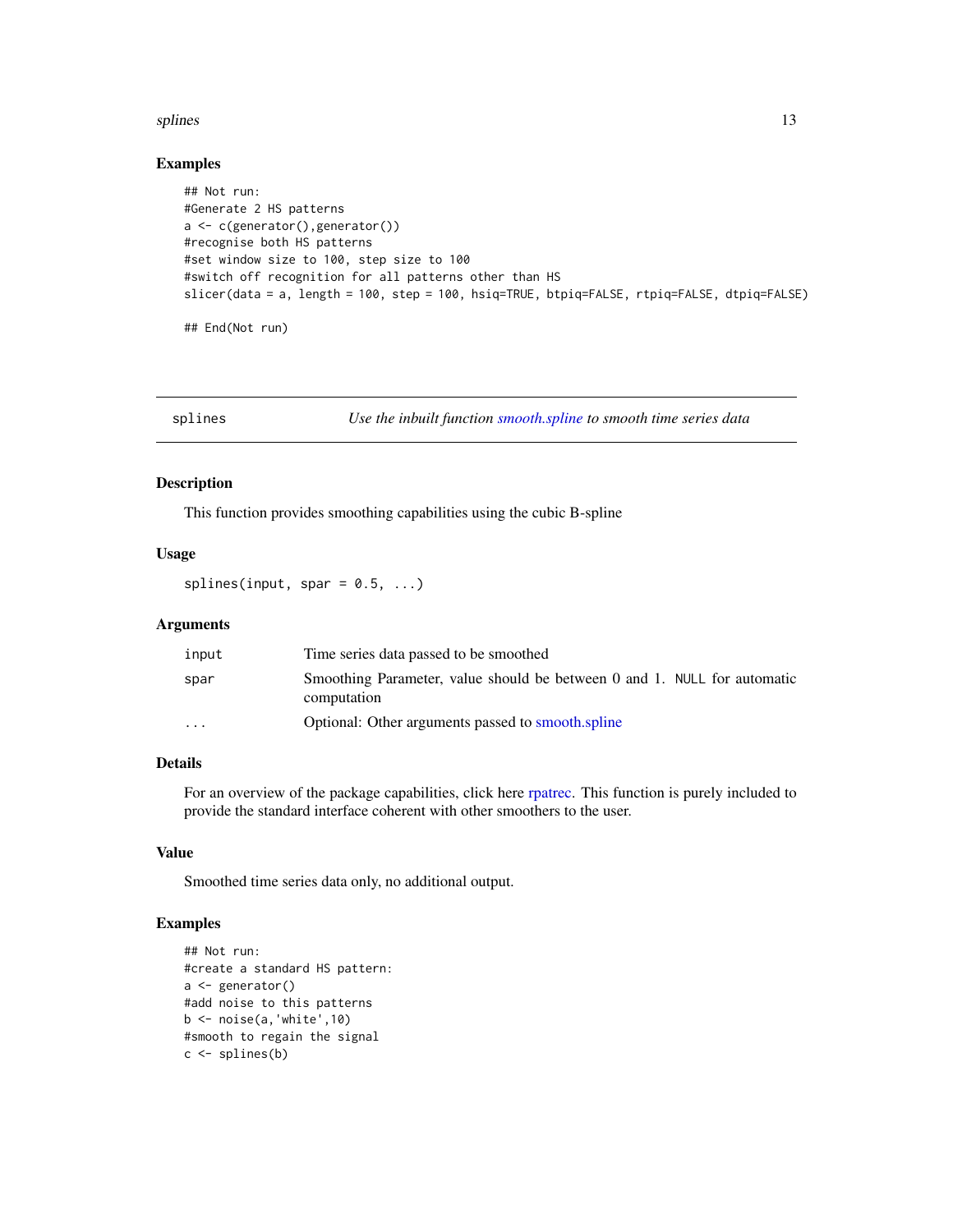```
## End(Not run)
```
#### <span id="page-13-1"></span>test.smoother *Test how well a smoother can filter noise from data*

#### Description

Use this function to find out about the rate of successful recognition of a simple HS pattern for any smoothing function of your choice. Speciffy the noise and other testing conditions.

#### Usage

```
test.smoother(n = 1, m = 5, incr = 1, max = 20, smoother,
 pattern = TRUE, ntype = "white", ...)
```
#### Arguments

| number of runs                                                                                     |
|----------------------------------------------------------------------------------------------------|
| number of runs per level of noise                                                                  |
| value by which the error is increased in each turn                                                 |
| max number of times the error is increased                                                         |
| Function with pre-defined inputs, so that only the parameter input is left to be<br>defined        |
| Check whether pattern was recognised. If FALSE only the correct position of<br>extrema is checked. |
| Noise type. See noise function for details.                                                        |
| other parameters the smoother requires                                                             |
|                                                                                                    |

# Details

For an overview of the package capabilities, click here [rpatrec.](#page-9-1) Note that this function may be extremely computationally demanding.

#### Value

Vector of recognition rates for specified levels of noise

# Examples

```
## Not run:
#Test the kernel regression smoother
a <- test.smoother(n=5,m=10,incr=0.5,max=50,smoother = kernel,bandwidth=1)
#Plot the result
plot(a,type='l')
```
## End(Not run)